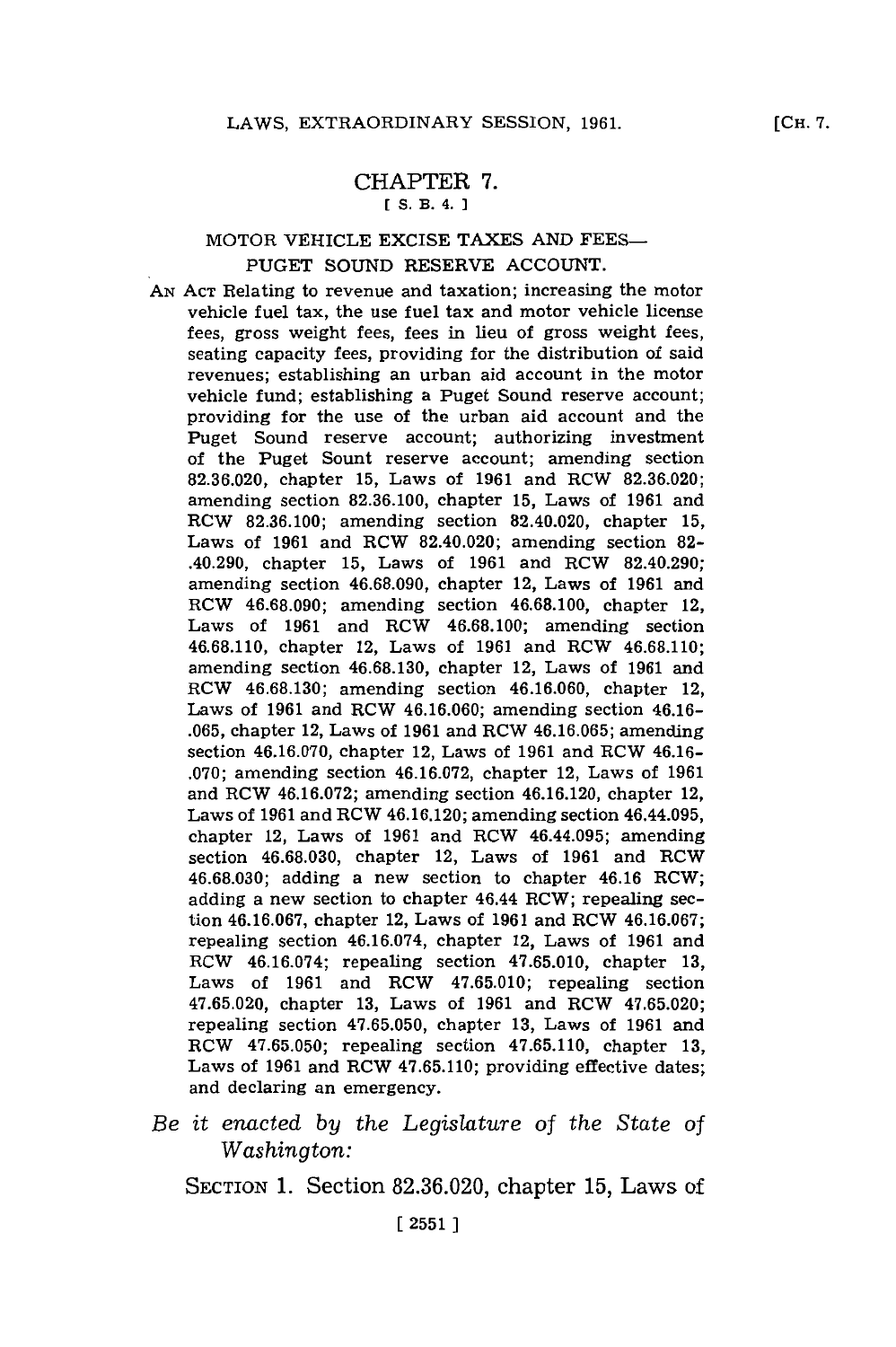**CH. 7.]**

RCW 82.36.020 1961 and RCW 82.36.020 are each amended to read as follows:

Motor vehicle **Every distributor shall pay, in addition to any** *Innosed*—Rate other taxes provided by law, an excise tax to the  $\frac{1}{2}$ Imposed—Rate other taxes provided by law, an excise tax to the  $-$ Allocation<br>of proceeds. dimentary of cover and one half canta for each gallan **of proceeds,** director of seven and one-half cents for each gallon of motor vehicle fuel sold, distributed, or used **by** him in the state as well as on each gallon upon which he has assumed liability for payment of the tax under the provisions of RCW **82.36.100;** *Provided,* That under such regulations as the director may prescribe sales or distribution of motor vehicle fuel may be made **by** one licensed distributor to another licensed distributor free of the tax. In the computation of the tax, one-quarter of one percent of the net gallonage otherwise taxable shall be deducted **by** the distributor before computing the tax due, on account of the losses sustained through handling. The tax herein imposed shall be collected and paid to the state but once in respect to any motor vehicle fuel. An invoice shall be rendered **by** a distributor to a purchaser for each distribution of motor vehicle fuel. The invoice shall contain a statement that the distributor has assumed the tax thereon. The proceeds of the net gallonage remaining after deduction of one-quarter of one percent as herein provided shall be distributed as follows: **Of** the seven and one-half cents collected as herein provided, six and one-half cents shall be distributed between the state, cities and counties under the provisions of RCW **46.68.090** and **46.68.100,** and one-quarter cent shall be distributed to the state and expended pursuant to RCW **46.68- .130,** one-quarter cent shall be paid into the motor vehicle fund and credited to the Puget Sound reserve account created **by** section **18** of this amendatory act of **1961,** and one-half cent shall be distributed to the cities and towns directly and allocated between them as provided **by** RCW **46.68.110:** *Provided,* That the funds allocated to a city or town which are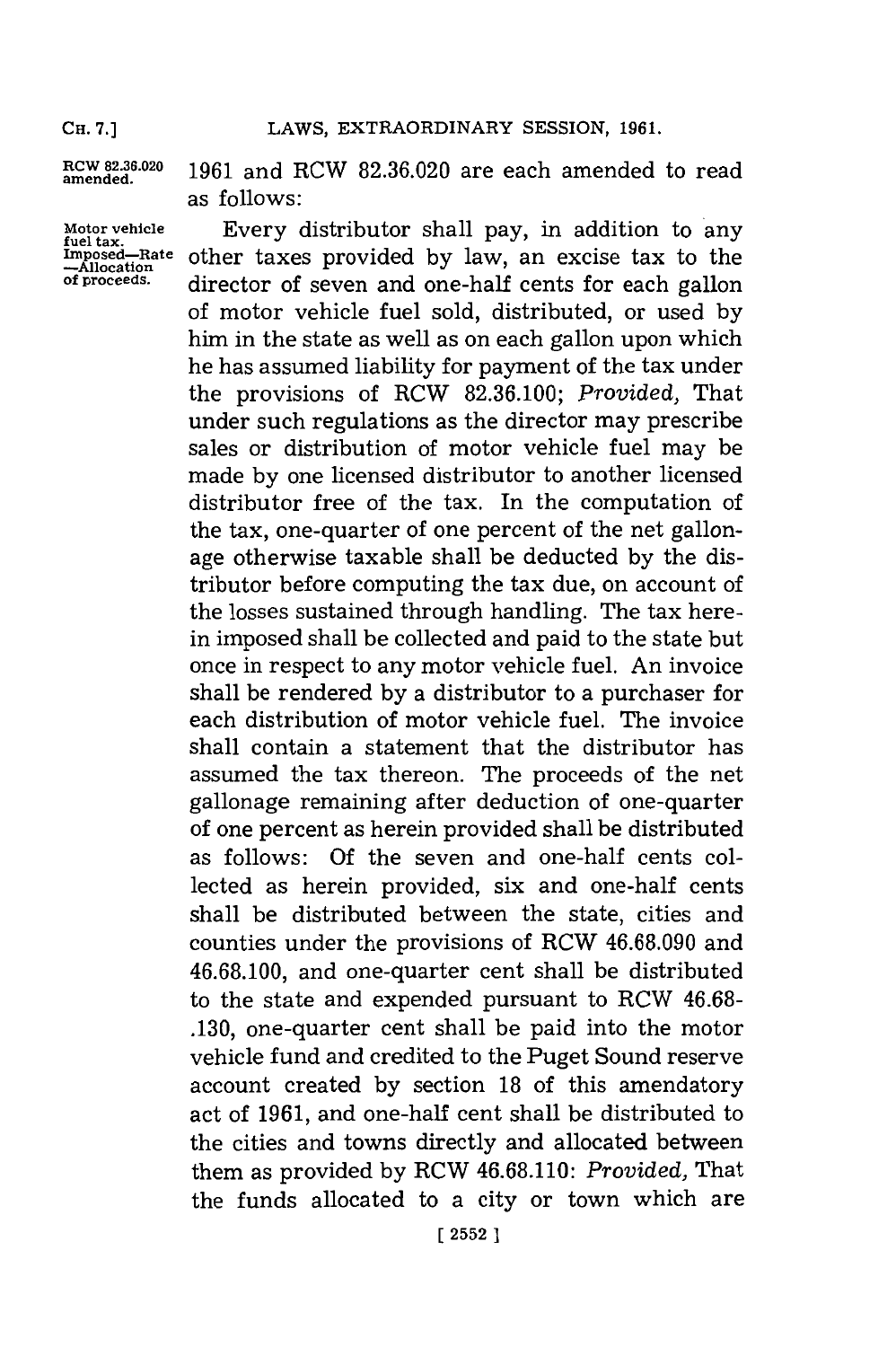attributable to such one-half cent of the additional tax imposed **by** this **1961** amendatory act shall be matched twenty-five percent **by** such city or town and seventy-five percent from the proceeds of such one-half cent of additional tax: *And provided further,* That the proceeds of such one-half cent of additional tax and the matching funds provided **by** such city or town shall be used exclusively for the construction, improvement and repair of arterial highways as that term is defined in RCW 46.04.030. **All** such sums shall first be subject to proper deductions for refunds and costs of collection as provided in RCW **46.68.090.**

SEC. 2. Section 82.36.100, chapter 15, Laws of **RCW 82.36.100 SEC.** 2. **1961** and RCW **82.36.100** are each amended to read as follows:

Every person other than a distributor who ac- Tax required res any motor vehicle fuel within this state upon diased as<br>res any motor vehicle fuel within this state upon diased as quires any motor vehicle fuel within this state upon **classed as distributors**which payment of tax is required under the pro- $\frac{\text{putes}}{\text{procedure}-}$ visions of this chapter, or imports such motor vehicle **Penalties.** fuel into this state and sells, distributes, or in any manner uses it in this state shall, if the tax has not been paid, apply for a license to carry on such activities, file bond, make reports, comply with all regulations the director may prescribe in respect thereto, and pay a tax of seven and one-half cents for each gallon thereof so sold, distributed, or used in the manner provided for distributors, and the director shall issue a license to such person in the manner provided for issuance of licenses to distributors. The proceeds of the tax imposed **by** this section shall be distributed in the manner provided for the distribution of the motor vehicle fuel tax in RCW **82.36.020.** However, a distributor licensed under the provisions of this chapter may deliver motor vehicle fuel to an importer in individual quantities of five hundred gallons or less and assume the liability for payment of the tax to this state.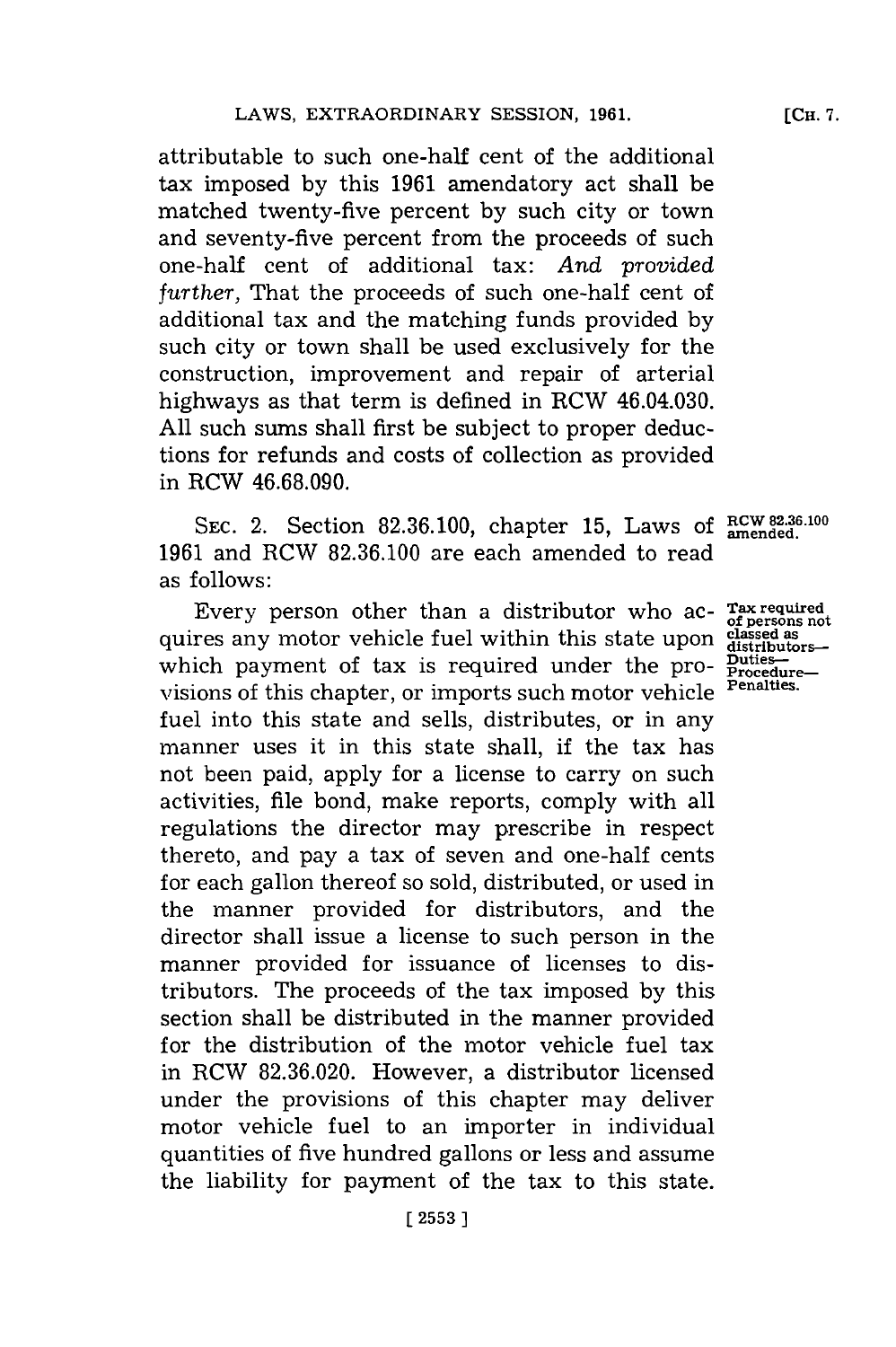## LAWS, EXTRAORDINARY SESSION, 1961.

Under such conditions, the importer shall be exempt from the requirements of this section. For failure to comply with the terms of this chapter such person shall be subject to the same penalties imposed upon distributors. The director shall pursue against such persons the same procedure and remedies for audits, adjustments, collection, and enforcement of this chapter as is provided with respect to distributors. Nothing herein shall be construed as classifying such persons as distributors.

**motor vehicle**

**RCW 82.40.020 SEC. 3.** Section 82.40.020, chapter **15,** Laws of 1961 and RCW 82.40.020 are each amended to read as follows:

Use fuel tax. **In addition to other taxes now provided by law,**<br> **In addition to other taxes now provided by law,**<br> **Rate. In there** is bereby imposed and lavied an excise tax. there is hereby imposed and levied an excise tax at the rate of seven and one-half cents per gallon on the use of fuel **by** any user thereof.

**RCW 82.40.290 SEC.** 4. Section 82.40.290, chapter **15,** Laws of **amended. <sup>1961</sup>**and RCW 82.40.290 are each amended to read as follows:

**Revenue to All** moneys collected **by** the director shall be fund-<br>Distribution. transmitted forthwith to the state treasurer, together with a statement showing whence the moneys were derived, and shall be **by** him credited to the motor vehicle fund. **A** duplicate of such statement shall be sent to the state auditor.

> The proceeds of the use fuel tax imposed **by** chapter 82.40 RCW shall be distributed as follows: **Of** the seven and one-half cents collected, six and one-half cents shall be distributed between the state, cities and counties under the provisions of RCW **46.68.090** and **46.68.100,** one-quarter cent shall be distributed to the state and expended pursuant to RCW **46.68.130,** one-quarter cent shall be paid into the motor vehicle fund and credited to the Puget Sound reserve account created **by** section **18** of this amendatory act of **1961,** and one-half cent shall be distributed to the cities and towns directly and allo-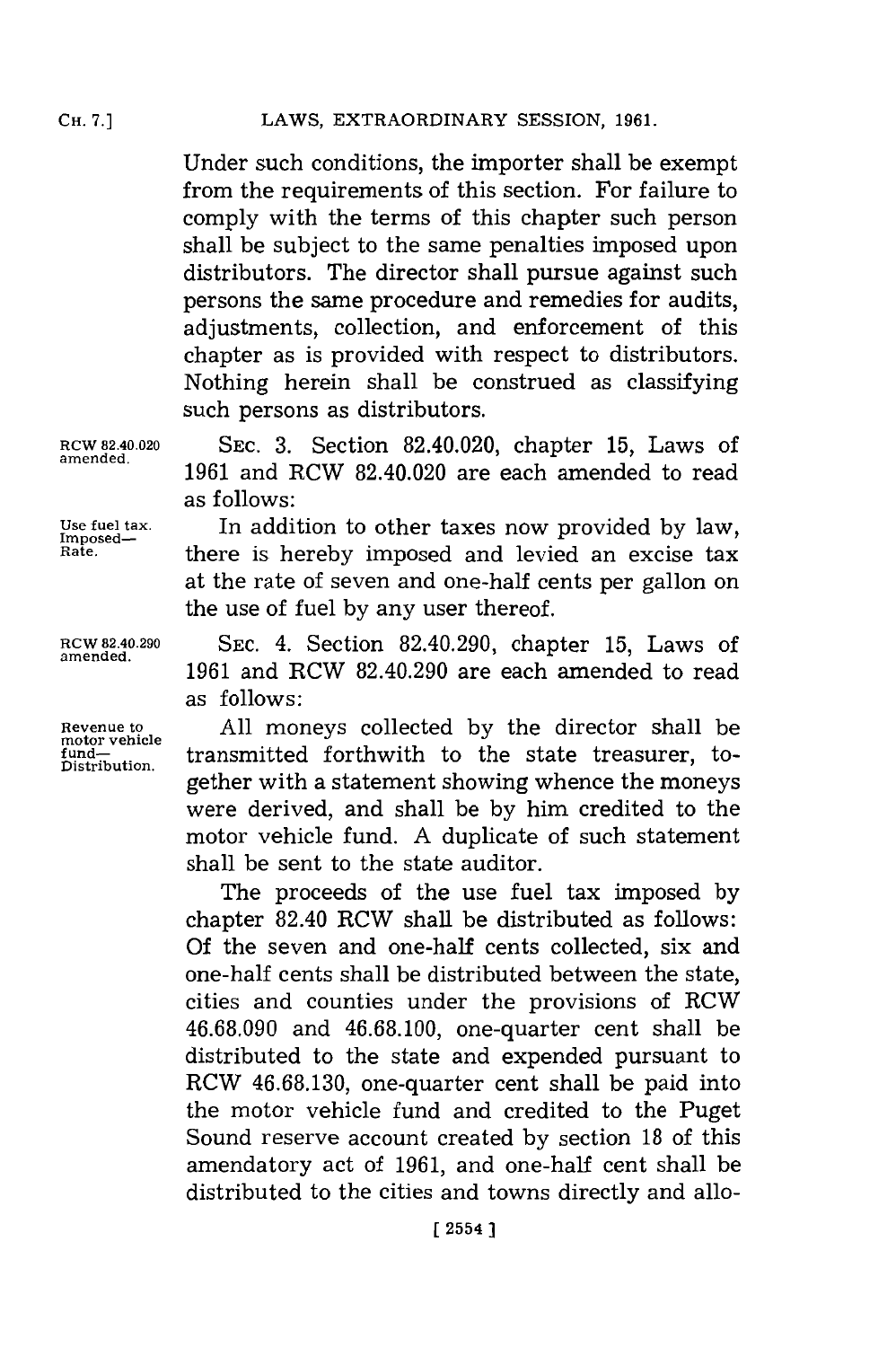cated between them as provided **by** RCW **46.68.110:** *Provided,* That the funds allocated to a city or town which are attributable to such one-half cent of the additional tax imposed **by** this **1961** amendatory act shall be matched twenty-five percent **by** such city or town and seventy-five percent from the proceeds of such one-half cent of additional tax: *And provided further,* That the proceeds of such one-half cent of additional tax and the matching funds provided **by** such city or town shall be used exclusively for the construction, improvement and repair of arterial highways as that term is defined in RCW 46.04.030. **All** such sums shall first be subject to proper deductions for refunds and costs of collection as provided in RCW **46.68.090.**

**SEC. 5.** Section **46.68.090,** chapter 12, Laws **of RCW <sup>4</sup> <sup>6</sup> 8.0<sup>9</sup> <sup>0</sup> 1961** and RCW **46.68.090** are each amended to read as **follows**:

All moneys which have accrued or may accrue Motor vehicle<br>to the motor vehicle fund from the motor vehicle amount," how fuel tax and use fuel tax shall be first expended for the following purposes:

**(1)** For payment of refunds of motor vehicle fuel tax and use fuel tax which has been paid and is refundable as provided **by** law;

(2) For payment of amounts to be expended pursuant to appropriations for the administrative expenses of the offices of state treasurer, state auditor and the department of licenses of the state of Washington in the administration of the motor vehicle fuel tax and the use fuel tax, said sums to be distributed monthly.

The amount accruing to the motor vehicle fund **by** virtue of the motor vehicle fuel tax and the use fuel tax and remaining after payments as provided in subsections **(1)** and (2) above shall, for the purposes of this chapter, be referred to as the "net tax amount."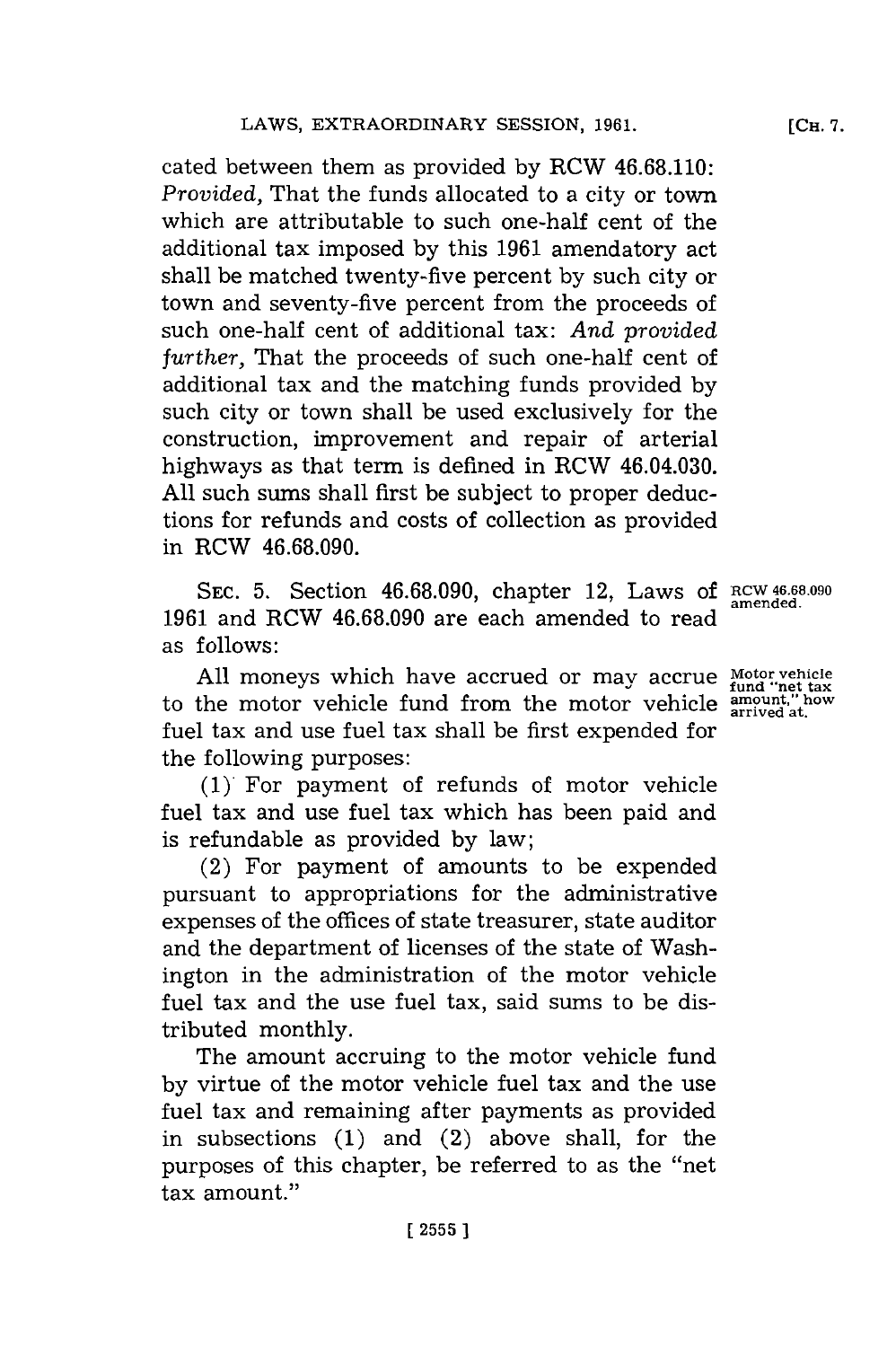**net tax**

RCW 46.68.100 SEC. 6. Section 46.68.100, chapter 12, Laws of **1961** and RCW **46.68.100** are each amended to read as follows:

**Allocation of** From the net tax amount in the motor vehicle **amount** fund there shall be paid sums as follows:<br> *in motor*<br> *vehicle fund.* (1) To the gitier and towns of the

**vehicle fund. (1)** To the cities and towns of the state sums equal to eleven and two-tenths percent of the net tax amount to be paid monthly as the same accrues;

 $(2)$  To the counties of the state sums equal to thirty-five percent of the net tax amount to be paid monthly as the same accrues;

**(3)** To the state to be expended as provided **by** ROW **46.68.130,** sums equal to fifty-three and eighttenths percent of the net tax amount to be paid monthly as the same accrues.

Nothing in this section or in RCW **46.68.090** or **46.68.130** shall be construed so as to violate any terms or conditions contained in any highway construction bond issues now or hereafter authorized **by** statute and whose payment is **by** such statute pledged to be paid from any excise taxes on motor vehicle funds.

**RCW 46.68.110 SEC. 7.** Section **46.68.110,** chapter 12, Laws of 1961 and RCW 46.68.110 are each amended to read as follows:

**Distribution** Funds credited to the incorporated cities and towns of the state as set forth in subdivision **(1)** of RCW 46.68.100 shall be subject to deduction and distribution as follows:

> **(1)** Three-fourths of one percent of such sums shall be deducted monthly as such sums are credited and set aside for the use of the state highway commission for the supervision of work and expenditures of such incorporated cities and towns on the city and town streets thereof: *Provided,* That any moneys so retained and not expended shall be credited in the succeeding biennium to the incorporated cities and towns in proportion to deductions herein made;

(2) The balance remaining to the credit of in-

**of amount cities and**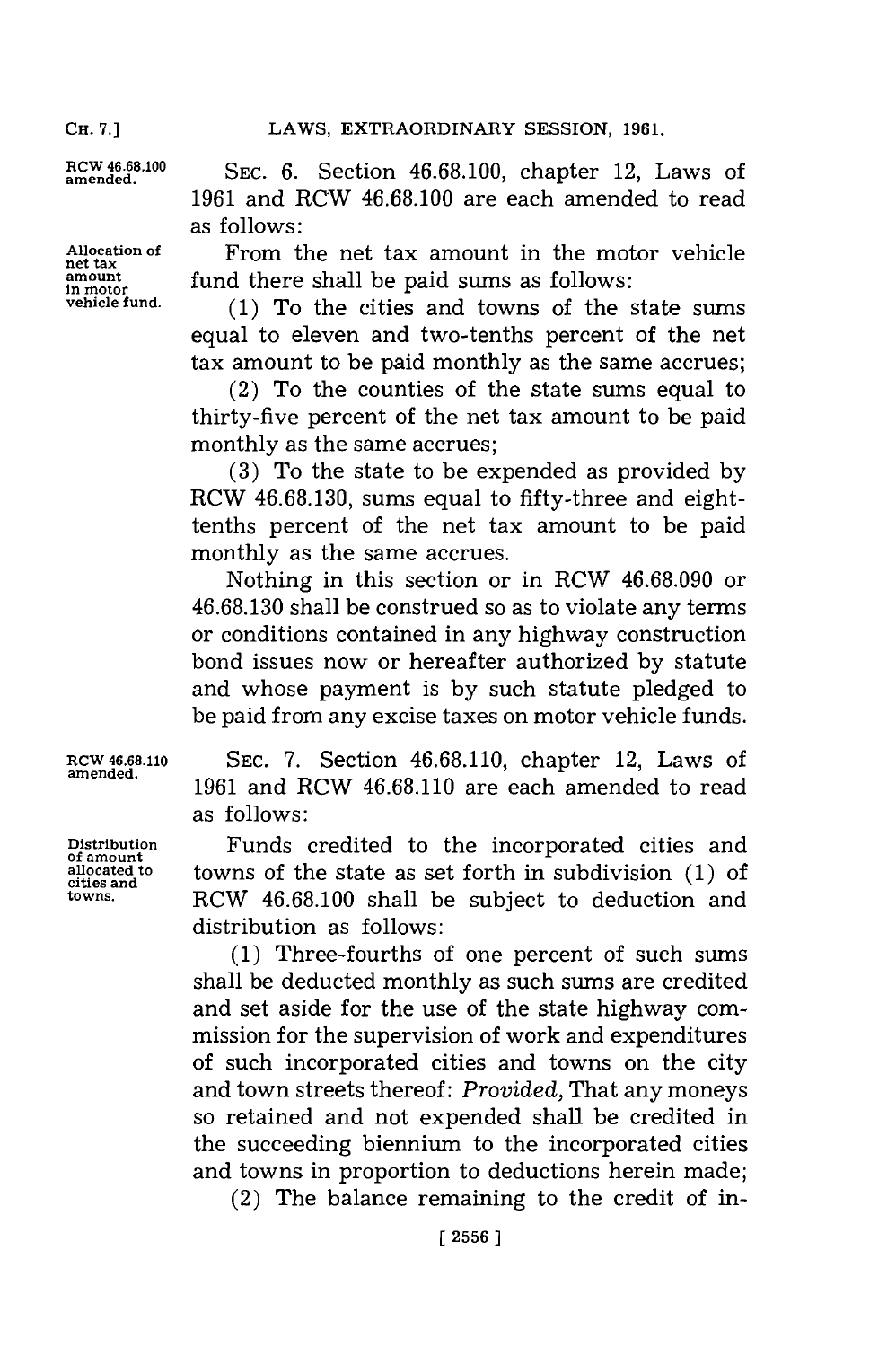corporated cities and towns after such deduction shall be apportioned monthly as such funds accrue among the several cities and towns within the state ratably on the basis of the population last determined **by** the state census board.

**SEC. 8.** Section **46.68.130,** chapter 12, Laws **Of** RCW **46.68.130 <sup>1961</sup>**and RCW **46.68.130** are each amended to read **amended.** as follows:

The net tax amount distributed to the state in the **Expenditure of balance** manner provided by RCW 46.68.100, and all moneys **of motor**<br>vehicle fund. accruing to the motor vehicle fund from any other source, less such sums as are credited to the state patrol highway account and such sums expended pursuant to proper appropriation for costs of collection and administration thereof, shall be expended **by** the department of highways, subject to proper appropriation and reappropriation, for state highways and other proper department of highways purposes. Any moneys which shall be deposited in the state patrol highway account which are not appropriated for use **by** the Washington state patrol or if appropriated shall remain unexpended after the end of the ensuing fiscal biennium shall accrue to the motor vehicle fund for expenditure **by** the department of highways for highway purposes.

**SEC. 9.** Section **46.16.060,** chapter 12, Laws **Of RCW 46.16.060** 1961 and RCW 46.16.060 are each amended to read as follows:

Except as otherwise specifically provided by law **Venicle license** for the licensing of vehicles, there shall be paid and  $\frac{25}{100}$ collected annually for each calendar year or fractional part thereof and upon each vehicle a license fee in the sum of six dollars and ninety cents: *Provided, however,* That the fee for licensing each house moving dollie which is used exclusively for moving buildings or homes on the highway under special permit as provided for in chapter 46.44, shall be twenty-five dollars.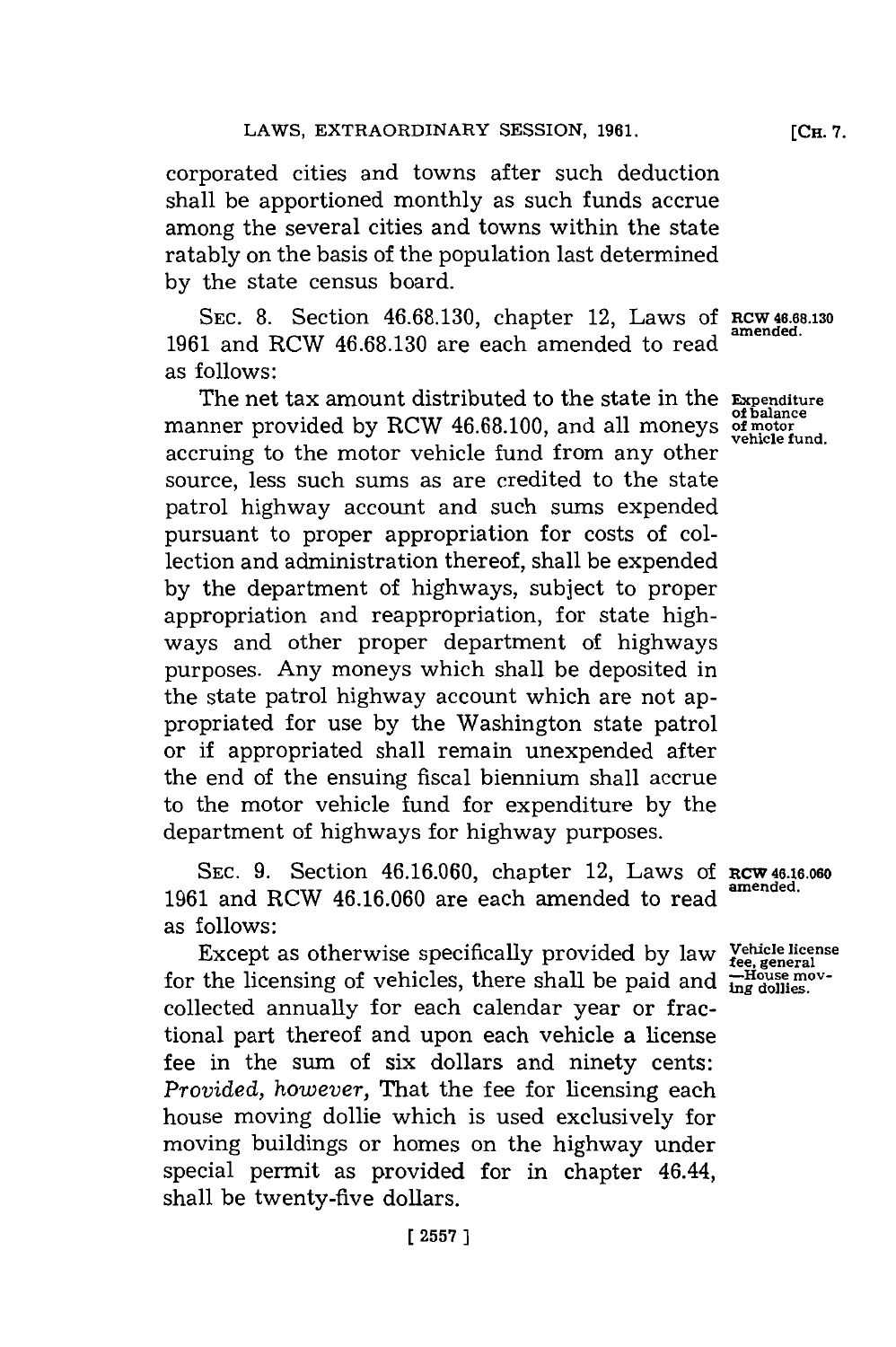**CH. 7.]**

RCW 46.16.065 **SEC. 10. Section 46.16.065, chapter 12, Laws of 1961** and RCW **46.16.065** are each amended to read as follows:

Small trailer **In lieu of the fee provided in RCW 46.16.060,** license fee **is a linear in the linear conditions**. The conditions private passenger car one or two-wheel trailers of two thousand pounds gross weight or less, may be licensed for the sum of three dollars and twenty-five cents, but only if such trailers are to be operated upon the public highway **by** the owners thereof. It is the intention of the legislature that this reduced license shall be issued only as to trailers operated for personal use of the owners and not trailers held for rental to the public.

**RCW 46,16.070 SEC. 11.** Section **46.16.070,** chapter 12, Laws of **amended. 1961** and RCW **46.16.070** are each amended to read as follows:

**Gross license** In addition to other fees for the licensing of **fees on trucks,** vehicles there shall be paid and collected annually for each motor truck and truck tractor based upon the maximum gross weight thereof as set **by** the licensee in his application, or otherwise, the following fees: *Provided, however,* That all trucks or truck tractors shall be licensed for not less than one hundred fifty percent of its empty weight unless such an amount would be in excess of the legal limits prescribed for such a vehicle in RCW 46.44.040 in which event the vehicle shall be licensed for the maximum gross load specified for such a vehicle in RCW 46.44.040:

| 4,000 lbs, or more and less than $6,000$ lbs\$ 10.00   |  |
|--------------------------------------------------------|--|
| 6,000 lbs. or more and less than $8,000$ lbs\$ 17.50   |  |
| 8,000 lbs. or more and less than 10,000 lbs\$ 22.50    |  |
| 10,000 lbs. or more and less than $12,000$ lbs\$ 29.50 |  |
| 12,000 lbs. or more and less than $14,000$ lbs\$ 36.50 |  |
| 14,000 lbs. or more and less than $16,000$ lbs\$ 43.50 |  |
| 16,000 lbs. or more and less than $18,000$ lbs\$ 62.50 |  |
| 18,000 lbs. or more and less than 20,000 lbs\$ 85.00   |  |
| 20,000 lbs. or more and less than $22,000$ lbs\$110.00 |  |
| 22,000 lbs. or more and less than $24,000$ lbs\$145.00 |  |
| 24,000 lbs. or more and less than $26,000$ lbs\$180.00 |  |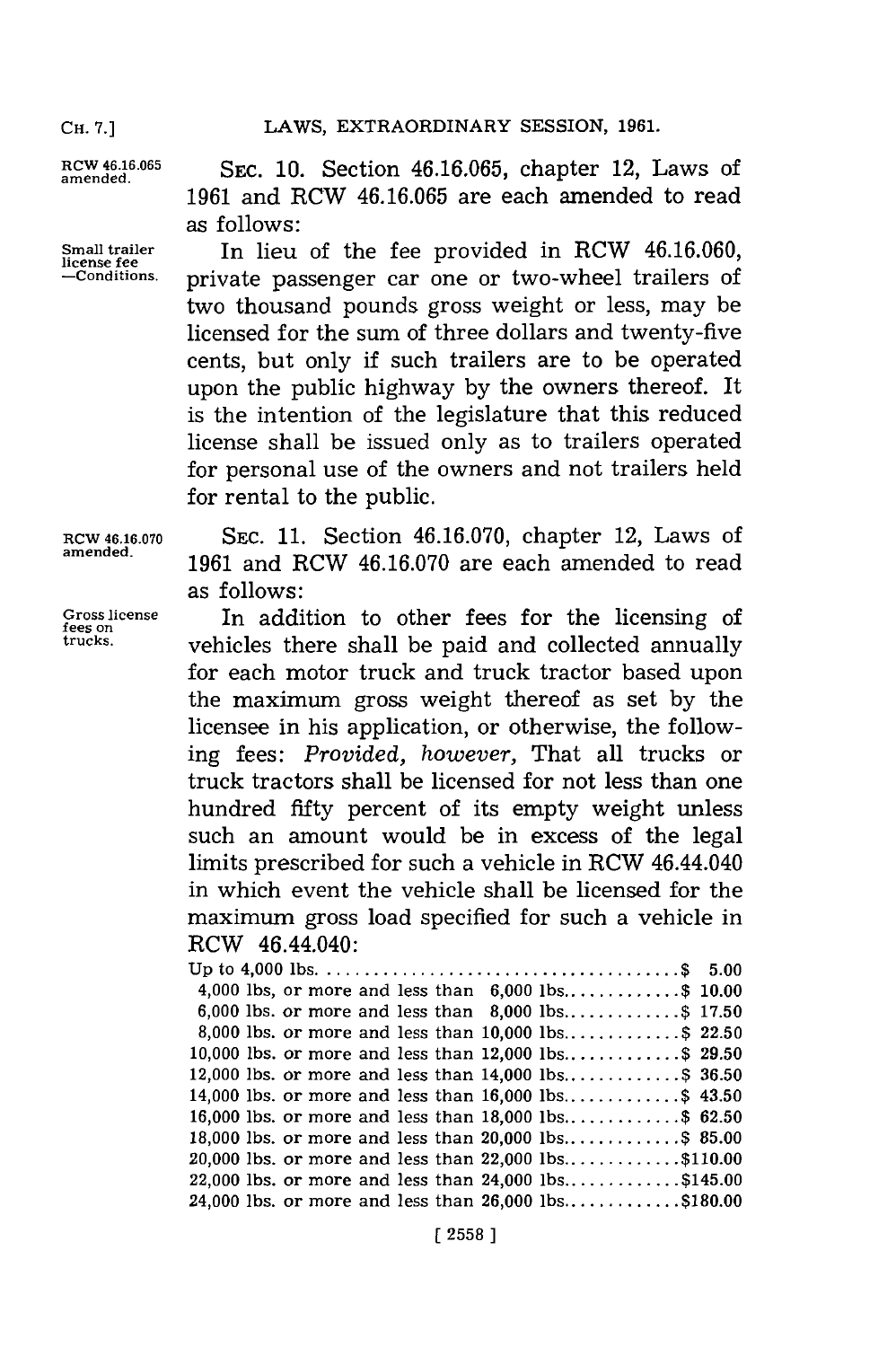**26,000** lbs. or more and less than **28,000** lbs **............ \$220.00 28,000** lbs. or more and less than **30,000** lbs **............ \$260.00 30,000** lbs. or more and less than **32,000** lbs **............ \$305.00 32,000** lbs. or more and less than 34,000 lbs **............ \$340.00** 34,000 lbs. or more and less than **36,000** lbs **............ \$395.00**

**SEC.** 12. Section **46.16.072,** Laws of **1961** and RCW **RCW 46.16.072** 46.16.072 are each amended to read as follows:

In addition to other fees for the licensing **of Gross** vehicles there shall be paid and collected annually **on trailers.** for each trailer, semitrailer and pole trailer based upon the maximum gross weight thereof as set **by** the licensee in his application, or otherwise, the following fees: *Provided, however,* That all trailers, semitrailers and pole trailers shall be licensed for not less than one hundred fifty percent of its empty weight unless such an amount would be in excess of the legal limits prescribed for such a vehicle in RCW 46.44.040 in which event the vehicle shall be licensed for the maximum gross load specified for such a vehicle in RCW 46.44.040:

| 4,000 lbs. or more and less than $6,000$ lbs\$ 10.00   |  |
|--------------------------------------------------------|--|
| 6,000 lbs. or more and less than $8,000$ lbs\$ 17.50   |  |
| 8,000 lbs. or more and less than 10,000 lbs\$ 22.50    |  |
| 10,000 lbs. or more and less than 12,000 lbs\$ 29.50   |  |
| 12,000 lbs. or more and less than 14,000 lbs\$ 36.50   |  |
| 14,000 lbs. or more and less than 16,000 lbs\$ 43.50   |  |
| 16,000 lbs. or more and less than 18,000 lbs\$ 62.50   |  |
| 18,000 lbs. or more and less than 20,000 lbs\$ 85.00   |  |
| 20,000 lbs. or more and less than 22,000 lbs\$110.00   |  |
| 22,000 lbs. or more and less than 24,000 lbs\$145.00   |  |
| 24,000 lbs. or more and less than $26,000$ lbs\$180.00 |  |
| 26,000 lbs. or more and less than 28,000 lbs\$220.00   |  |
| 28,000 lbs. or more and less than 30,000 lbs\$260.00   |  |
| 30,000 lbs. or more and less than 32,000 lbs\$305.00   |  |
| 32,000 lbs. or more and less than 34,000 lbs\$345.00   |  |
| 34,000 lbs. or more and less than 36,000 lbs\$395.00   |  |
|                                                        |  |

**SEC. 13.** There is added to chapter 46.16 RCW **New section.** a new section to read as follows:

In addition to other fees for the licensing of Increased fees vehicles there shall be paid and collected annually propelled for each motor truck or truck tractor which **is by gasoline.** propelled **by** steam, electricity, natural gas, diesel

**weight fees**

**[CH. 7.**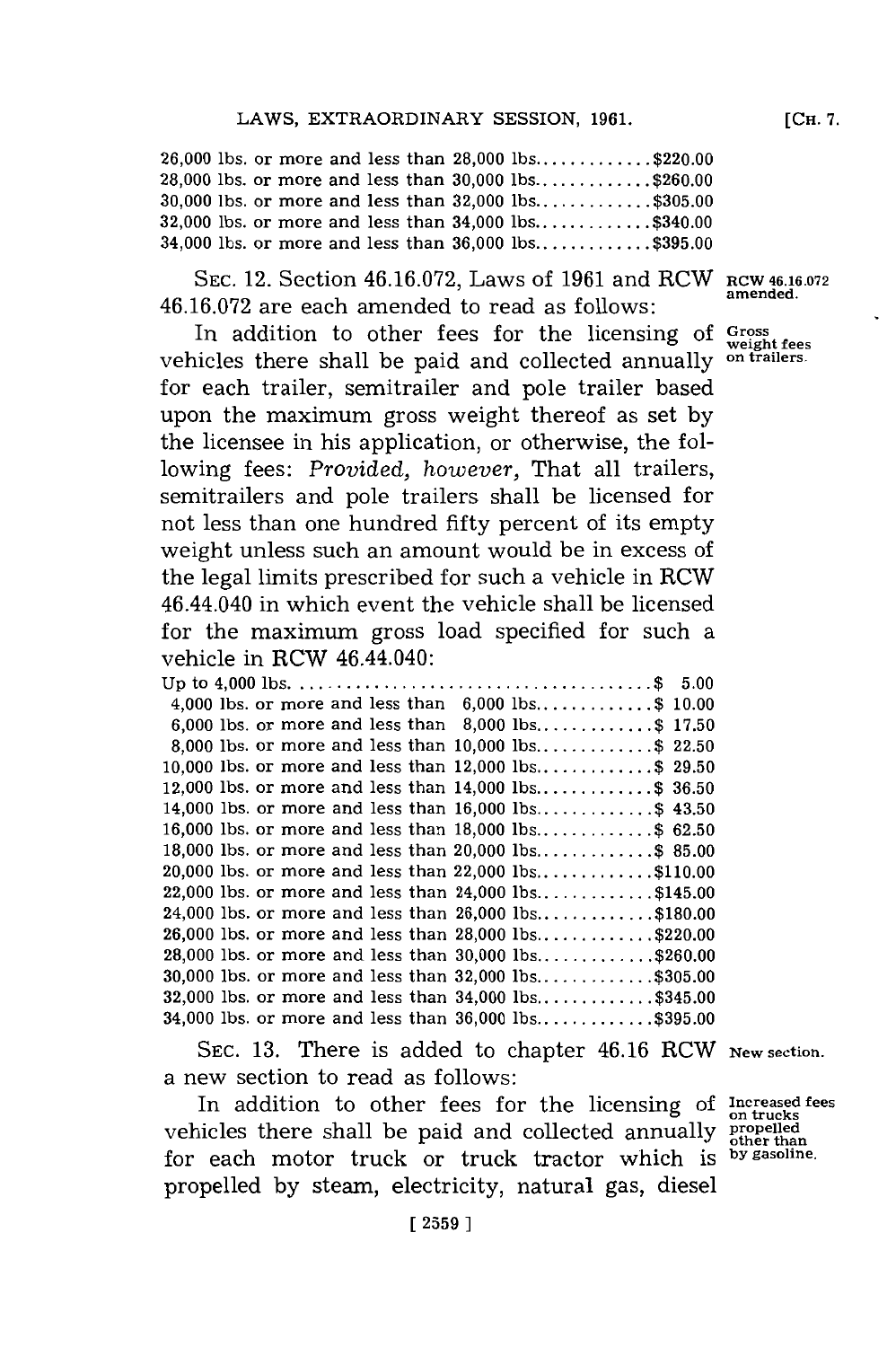oil, butane or propane based upon the maximum gross weight thereof as set **by** the licensee in his application, or otherwise, the following fees: *Provided, however,* That all trucks or truck tractors having an unladen weight of more than four thousand pounds shall be licensed for not less than one hundred fifty percent of its empty weight unless such an amount would be in excess of the legal limits prescribed for such a vehicle in RCW 46.44.040 in which event the vehicle shall be licensed for the maximum gross load specified for such a vehicle in RCW 46.44.040:

| 5,000 lbs or more and less than $6,000$ lbs\$ 12.50      |  |
|----------------------------------------------------------|--|
| 6,000 lbs. or more and less than $8,000$ lbs\$ 22.00     |  |
| 8,000 lbs. or more and less than $10,000$ lbs\$ 28.00    |  |
| 10,000 lbs. or more and less than $12,000$ lbs\$ 37.00   |  |
| 12,000 lbs. or more and less than $14,000$ lbs\$ 45.50   |  |
| 14,000 lbs. or more and less than $16,000$ lbs\$ 55.00   |  |
| 16,000 lbs. or more and less than $18,000$ lbs\$ 78.00   |  |
| 18,000 lbs. or more and less than 20,000 lbs\$106.00     |  |
| 20,000 lbs. or more and less than 22,000 lbs\$137.00     |  |
| 22,000 lbs. or more and less than $24,000$ lbs\$176.00   |  |
| 24,000 lbs. or more and less than $26,000$ lbs\$225.00   |  |
| 26,000 lbs. or more and less than $28,000$ lbs\$275.00   |  |
| 28,000 lbs. or more and less than $30,000$ lbs\$325.00   |  |
|                                                          |  |
| 32,000 lbs. or more and less than $34,000$ lbs\$430.00   |  |
| $34,000$ lbs. or more and less than $36,000$ lbs\$494.00 |  |
|                                                          |  |

**SEC.** 14. Section 46.16.120, chapter 12, Laws of **1961** and RCW 46.16.120 are each amended to read as **f** ollows:

In addition to other fees for the licensing of vehicles, there shall be paid and collected annually, for each auto stage and **for** hire vehicle, except taxicabs, with seating capacity of six or less the sum of fifteen dollars. For auto stages and for hire vehicles whose seating capacity is over six the following fees, in addition to any regular fees for licensing of vehicles, shall be collected upon the scale weight of each such auto stage and for hire vehicle, plus an average load factor of fifty percent

**Seating**

**RCW 46.16.120 amended.**

on stage,<br>for hire **vehicles.**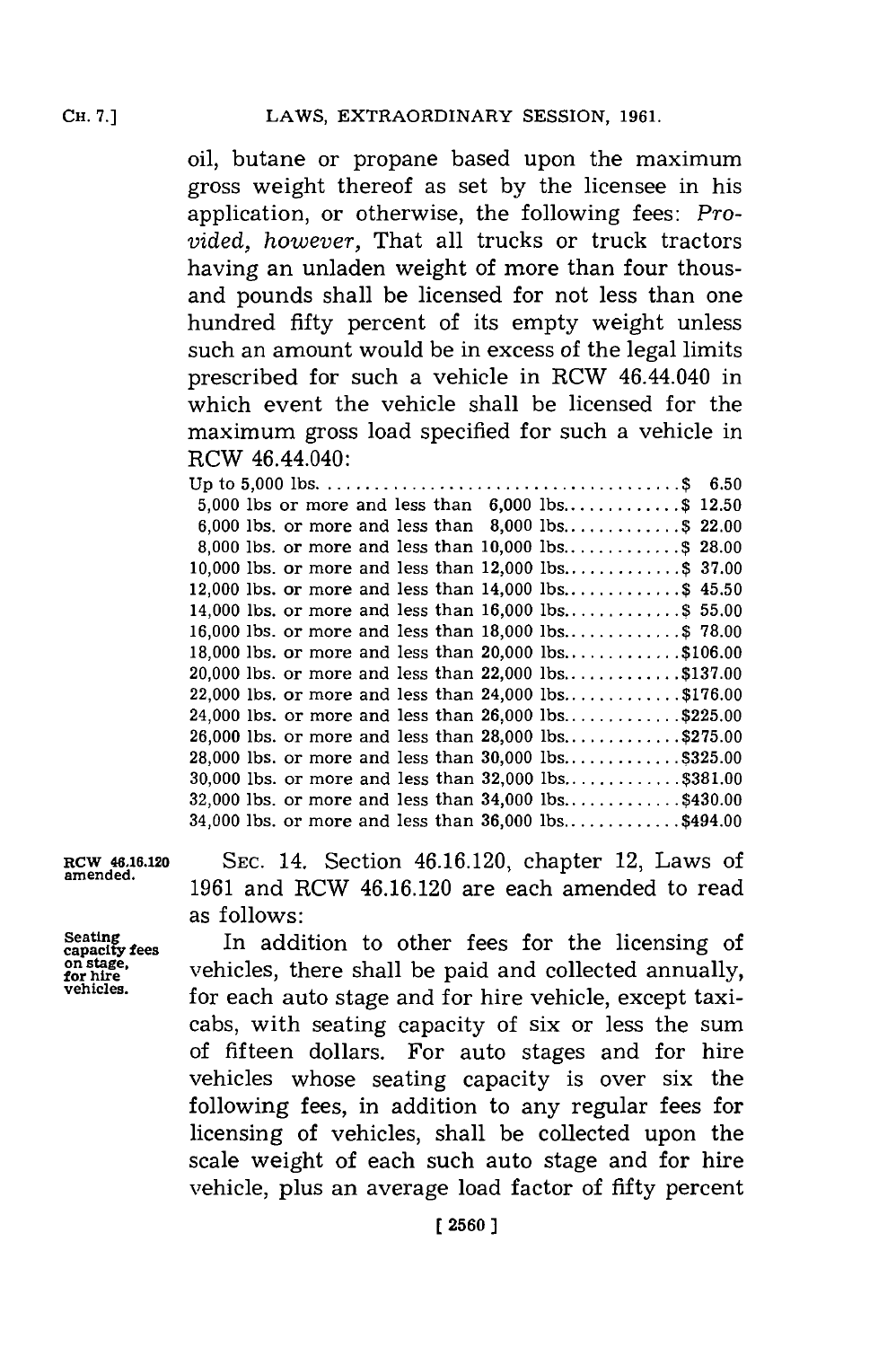of seating capacity figured at one hundred fifty pounds per seat:

| 6,000 lbs. or more and less than $8,000$ lbs\$ 17.50     |  |
|----------------------------------------------------------|--|
| 8,000 lbs. or more and less than $10,000$ lbs\$ 22.50    |  |
| 10,000 lbs. or more and less than $12,000$ lbs\$ 29.50   |  |
| 12,000 lbs. or more and less than $14,000$ lbs\$ 36.50   |  |
| 14,000 lbs. or more and less than $16,000$ lbs\$ 43.50   |  |
| 16,000 lbs. or more and less than $18,000$ lbs\$ 62.50   |  |
| 18,000 lbs. or more and less than 20,000 lbs\$ 85.00     |  |
| 20,000 lbs. or more and less than $22,000$ lbs\$110.00   |  |
| 22,000 lbs. or more and less than $24,000$ lbs\$145.00   |  |
| 24,000 lbs. or more and less than 26,000 lbs\$180.00     |  |
| 26,000 lbs. or more and less than $28,000$ lbs\$220.00   |  |
| 28,000 lbs. or more and less than $30,000$ lbs\$260.00   |  |
| 30,000 lbs. or more and less than $32,000$ lbs\$305.00   |  |
| 32,000 lbs. or more and less than $34,000$ lbs\$340.00   |  |
| $34,000$ lbs. or more and less than $36,000$ lbs\$395.00 |  |

SEC. 15. Section 46.44.095, chapter 12, Laws of RCW 46.44.095 **1961** and RCW 46.44.095 are each amended to read as follows:

When fully licensed to the maximum gross **Special permits** for **oversize** weight permitted under RCW 46.44.040, a three- or overweight axle truck operated as a solo unit and not in com- $\frac{3}{2}$  and  $\frac{3}{2}$  boat binational higher chall he oligible to commu groes weight in  $\frac{3}{2}$  fee. bination shall be eligible to carry gross weight in excess of that permitted for such a vehicle in RCW 46.44.040 upon the payment to the state highway commission of a fee of sixty dollars for each two thousand pounds of excess weight: *Provided,* That the axle loads of such vehicles shall not exceed the limits specified in RCW 46.44.040 and the tire limits specified in RCW 46.44.042 or the wheelbase requirements specified in RCW 46.44.044.

When fully licensed to the maximum gross weight permitted under RCW 46.44.040 and when operated in combination with another vehicle, a three or more axle truck-tractor, a three or more axle truck and a three or more axle dromedary truck-tractor may be eligible under a special permit to be issued **by** the highway commission to carry additional gross loads beyond the limit specified for such vehicles in RCW 46.44.040 upon the pay-

**[CH. 7.**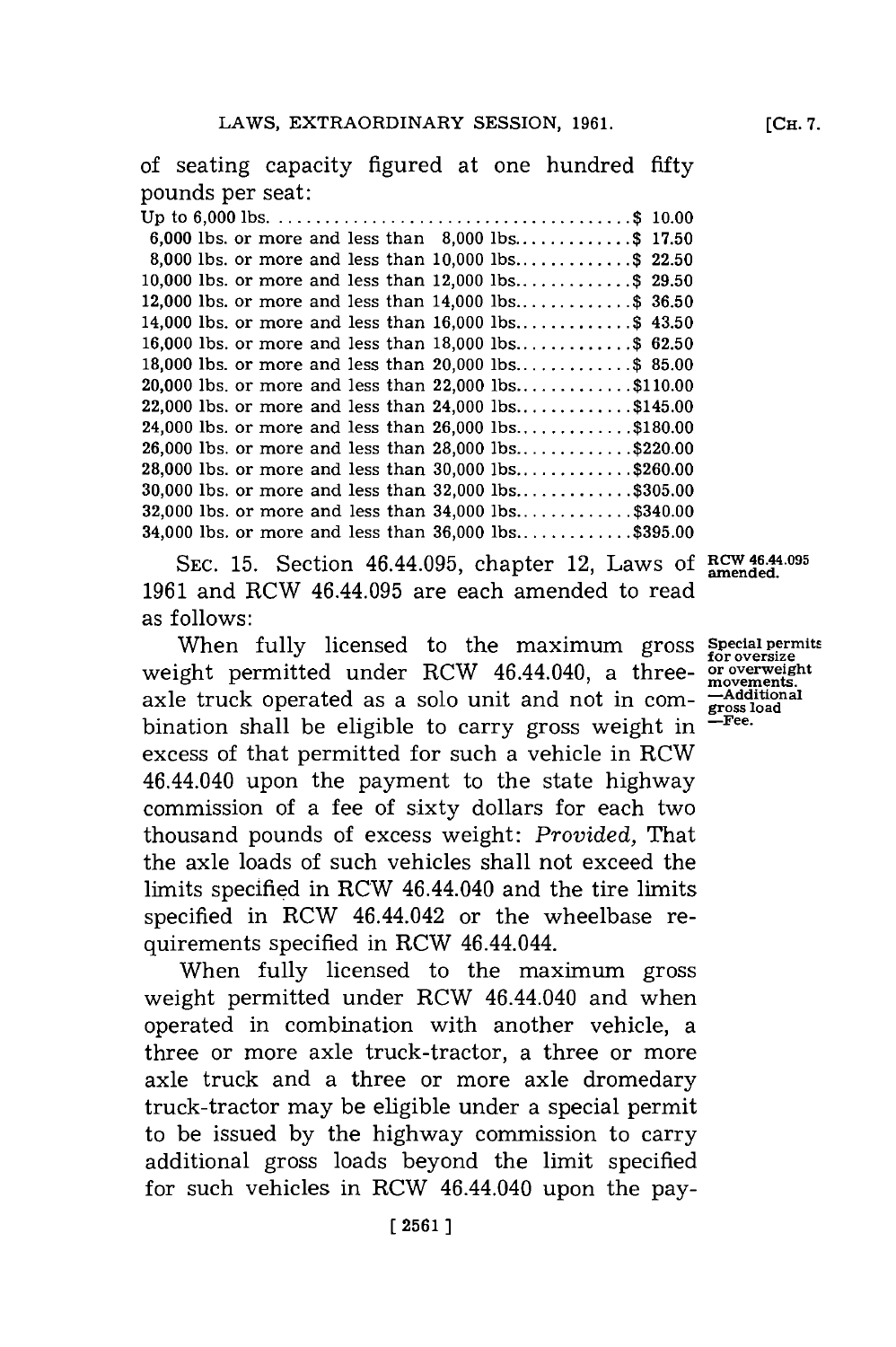ment of a fee of sixty dollars per two thousand pounds in excess weight but not to exceed one hundred and twenty dollars for the total excess weight: *Provided,* That the axle loads of such vehicles shall not exceed the limits specified in RCW 46.44.040 and the tire limits specified in RCW 46.44.042: *And provided further,* That the gross weight of a three or more axle truck operated in combination with a two or three-axle trailer shall not exceed seventy-six thousand pounds, and the gross weight for a three or more axle truck-tractor operated in combination with a semitrailer shall not exceed seventy-three thousand two hundred eighty pounds.

The special permits provided for in this section shall be issued under such rules and regulations and upon such terms and conditions as may be prescribed **by** the state highway commission. Such special permits shall entitle the permittee to carry such additional load in such an amount and upon such highways or sections of highways as may be determined **by** the state highway commission. to be capable of withstanding such increased gross load without undue injury to the highway.

The fee for such additional gross weight shall be payable for a twelve month period beginning and ending on April 1st of each calendar year. **The** additional gross weight provided for herein can be purchased at any time and if purchased on or after July 1st of any year, the fee shall be seventy-five percent of the full annual fee and if purchased on or after October 1st the fee shall be fifty percent of the full annual fee and if purchased on or after January 1st the fee shall be twenty-five percent of the full annual fee.

The fees levied in RCW 46.44.094 and this section shall not apply to any vehicles owned and operated **by** the state of Washington, any county within the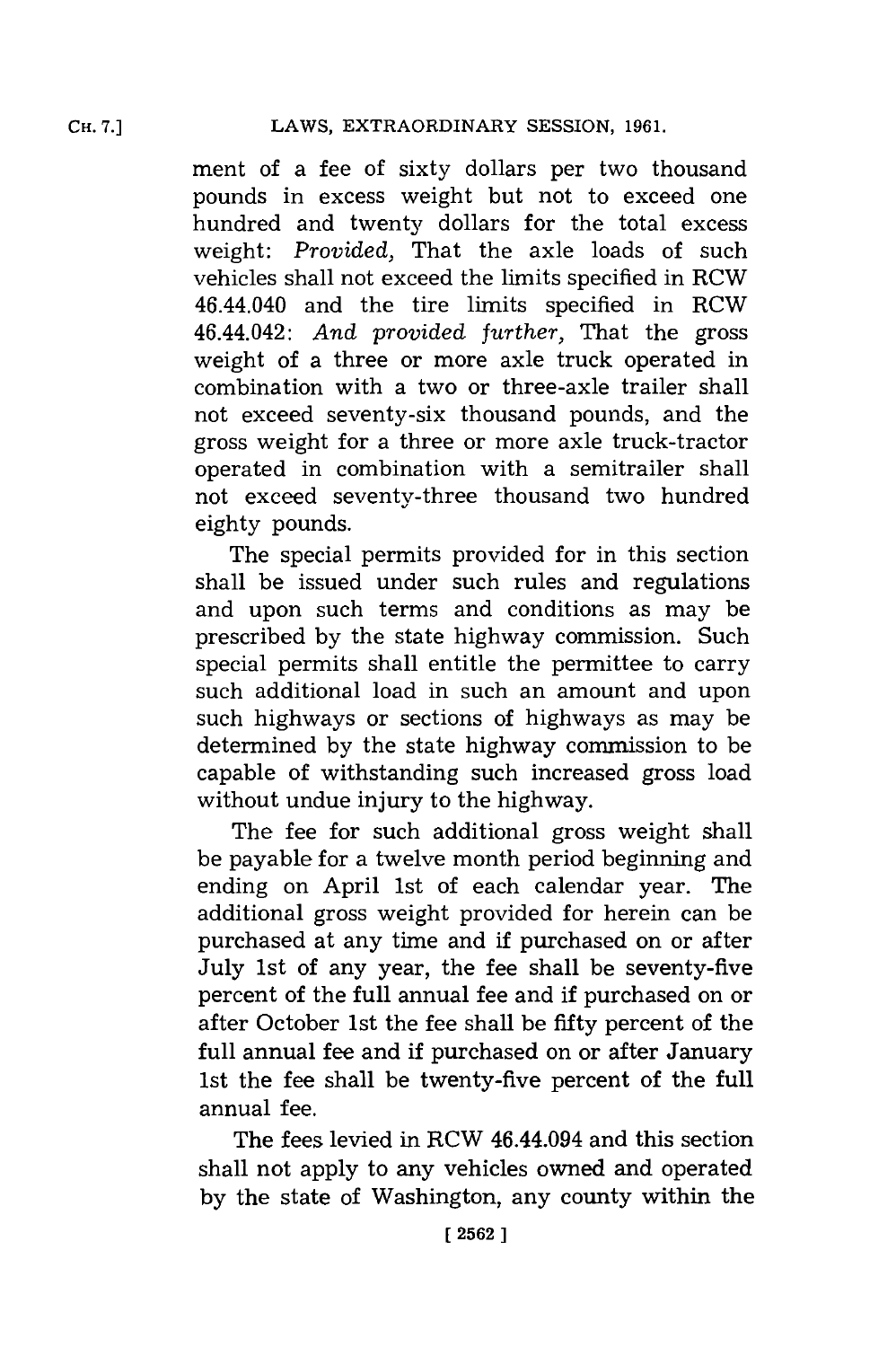state or any city or town within the state, or **by** the federal government.

In the case of fleets prorating license fees under the provisions of chapter 46.84 the fees provided for in RCW 46.44.037 and 46.44.095 shall be computed **by** the state highway commission **by** applying the proportion of the Washington mileage of the fleet in question to the total mileage of the fleet as reported pursuant to chapter 46.84 to the fees that would be required to purchase the additional weight allowance for all eligible vehicles or combinations of vehicles for which the extra weight allowance is requested.

The state highway commission shall prorate the fees provided in RCW 46.44.037 and 46.44.095 only if the name of the operator or owner is submitted on official listings of authorized fleet operators furnished **by** the department of licenses. Listings furnished shall also include the percentage of mileage operated in Washington, which shall be the same percentage as determined **by** the department of licenses for purposes of prorating license fees.

SEC. 16. There is added to chapter 46.44 RCW a <sup>New section</sup> new section to read as follows:

As to any such motor truck or truck tractor propelled **by** steam, electricity, natural gas, diesel oil, butane, or propane the fees for restricted route permits set forth in RCW 46.44.095, including the maximium fee of one hundred and twenty dollars for permits for operation of vehicle combinations, shall be increased in every instance **by** forty percent thereof.

SEC. 17. Section 46.68.030, chapter 12, Laws of RCW 46.68.030 **1961** and RCW **46.68.030** are each amended to read as follows:

**All** fees received **by** the director for vehicle licenses under the provisions of chapter 46.16 shall be forwarded to the state treasurer, accompanied

**Increased fees on trucks propelled other than by gasoline.**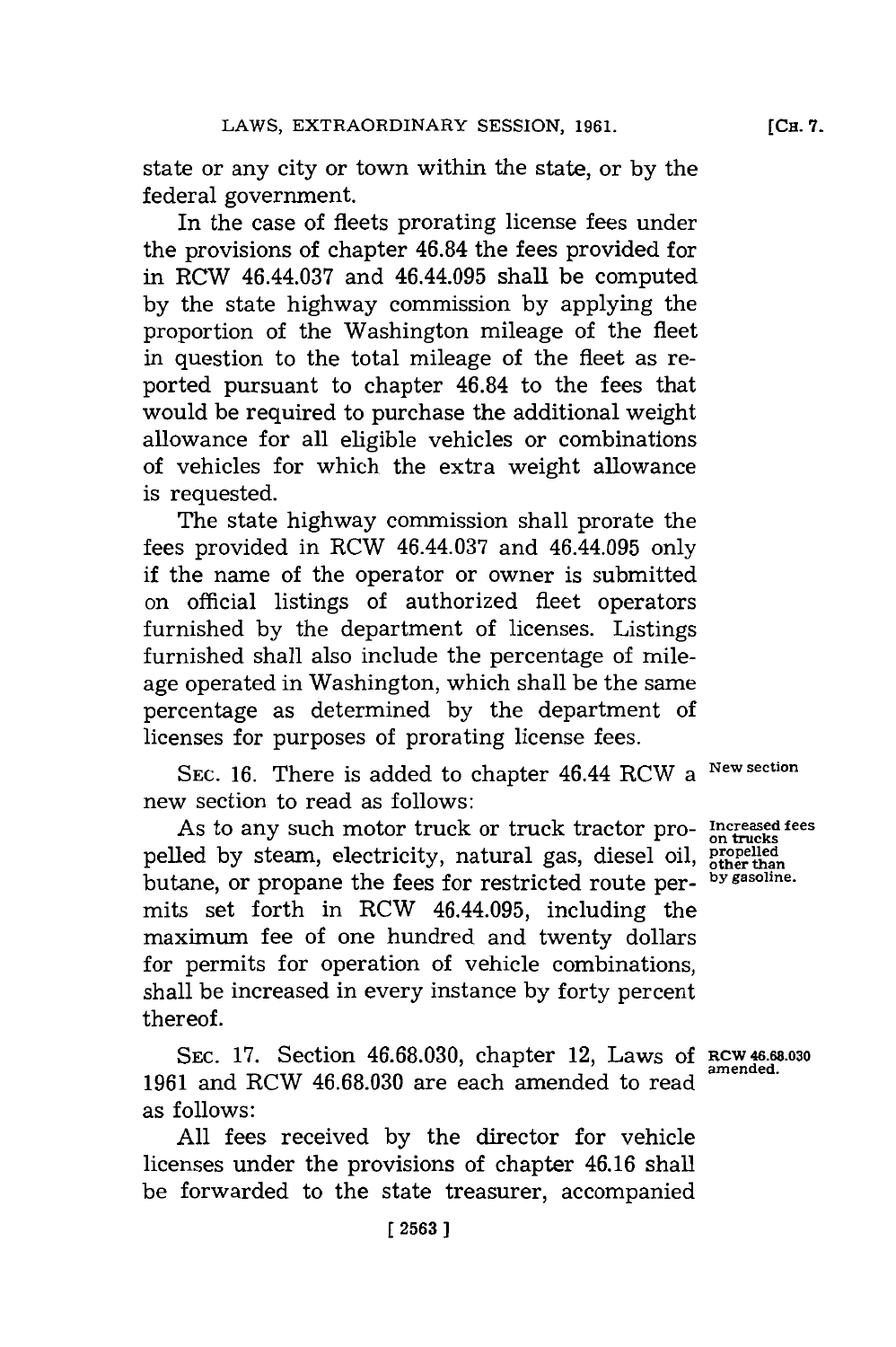**CH. 7.]**

**D**isposition of<br>vehicle license

Disposition of **by** a proper identifying detailed report, and be by vehicle lices—State **patrol** highway him deposited to the credit of the motor vehicle fees—State<br>patrol highway him deposited to the credit of the motor vehicle<br>account account—<br>Weight control, fund, and out of each vehicle license fe**e** of six dollars and ninety cents as provided for in RCW **46.16.060,** the state treasurer shall deposit three dollars and fifty cents to the credit of the state patrol highway account of the motor vehicle fund. **A** minimum of ten percent of the funds deposited in such account shall be appropriated and expended for the enforcement of RCW 46.44.100 relating to weight control.

**Created-Use.**

**Puget Sound SEC. 18.** There is hereby created in the motor **reserve account,** vehicle fund the Puget Sound reserve account to the credit of which shall be deposited all moneys directed **by** law to be deposited therein. **All** moneys hereafter deposited in said account shall be used **by** the Washington toll bridge authority only for the purposes hereinafter set forth.

**-Funds SEC. 19.** Whenever the total balance in the Puget **transferred** Sound reserve account shall exceed one million dollars, a sum equal to such excess of one million dollars shall be transferred from the Puget Sound reserve account and shall be expended **by** the state highway commission pursuant to proper appropriation or reappropriation for state highways for other state highway commission purposes.

**from used for**

SEC. 20. The Puget Sound reserve account shall **enumerated** be used **by** the Washington toll bridge authority for **purposes.** the following purposes:

> The authority may pledge any moneys in the Puget Sound reserve account or to be deposited in said account to guarantee the payment of principal or interest on **(1)** bonds issued to refund the outstanding **1955** Washington state ferry system refunding bonds and the **1957** ferry and Hood Canal bridge revenue bonds, or (2) subsequent parity bonds issued to pay costs of improving the Washington state ferry system or constructing additional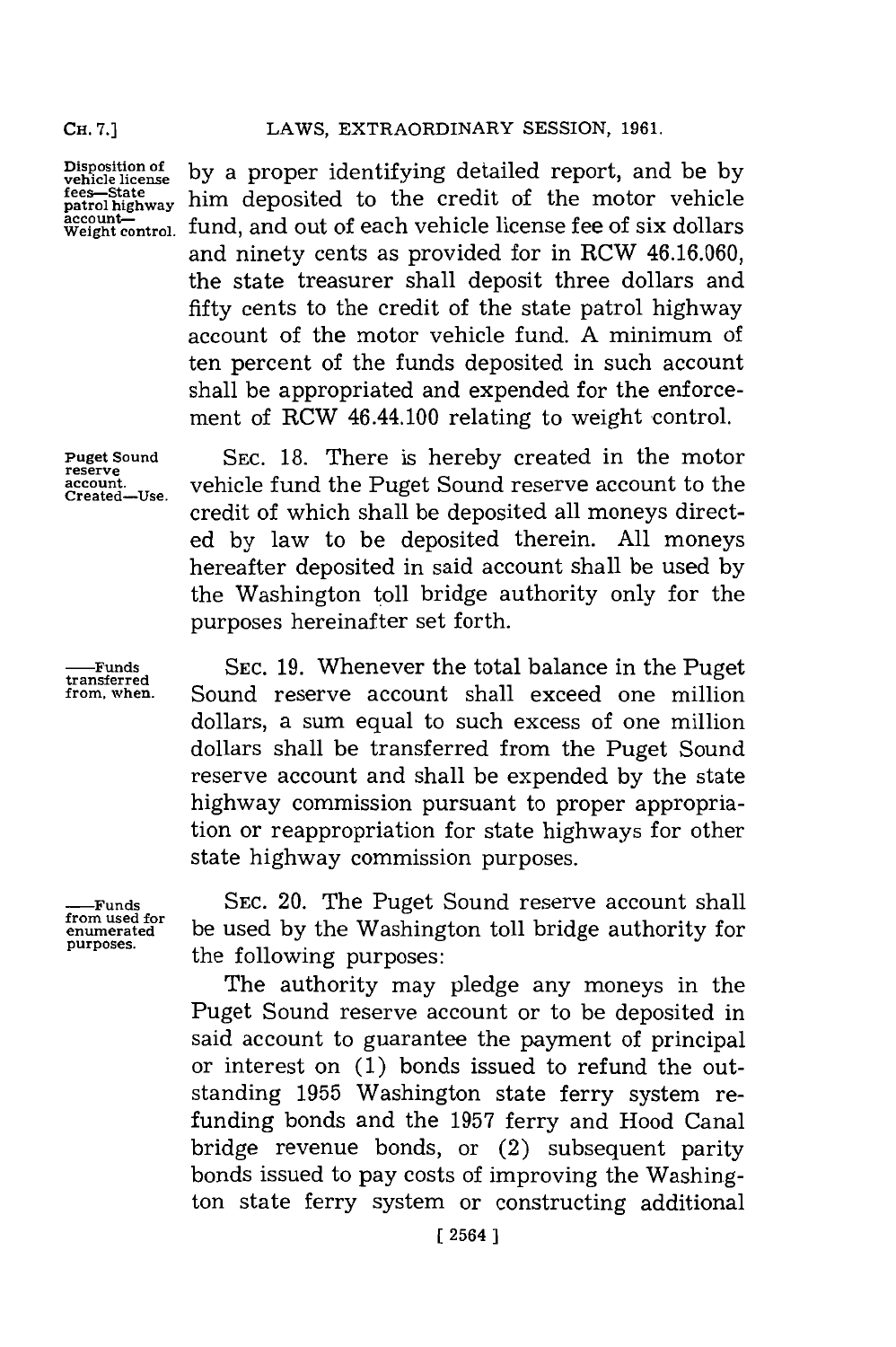transportation facilities for the crossing of any part of Puget Sound other than bridging between the east side of Puget Sound to the Kitsap Peninsula, Vashon Island or Bainbridge Island: *Provided,* That the authority shall not pledge any moneys in the Puget Sound reserve account to guarantee interest or principal on such parity bonds' without further express authorization **by** legislative act.

The authority may further pledge moneys in the Puget Sound reserve account to meet any sinking fund requirements or reserves established **by** the authority with respect to any new bond issues provided for in this section.

To the extent of any pledge herein authorized, the authority shall use the first moneys available in the Puget Sound reserve account to meet such obligations as they arise.

SEC. 21. Notwithstanding the provisions of sec-<br>tion 19 the treasurer shall never transfer any moneys  $\frac{\text{fer of funds}}{\text{from—Pledge}}$ <br>from the Puget Sound reserve account for use by the  $\frac{\text{of tax}}{\text{receits to.}}$ state highway commission for state highway purposes so long as there is due and unpaid any obligations for payment of principal, interest, sinking funds or reserves as required **by** any pledge of the Puget Sound reserve account. Whenever the authority shall have pledged any moneys in said account for the purposes authorized in section 20 of this amendatory act, the state agrees to continue to deposit in the Puget Sound reserve account the motor vehicle fuel taxes and use fuel taxes as provided in sections **1** and 4 of this amendatory act, and further agrees that so long as there exists any outstanding obligations pursuant to such pledge, to continue to impose such taxes.

SEC. 22. Any funds in the Puget Sound reserve  $\frac{S_{\text{unobs}}}{\text{funds}}$ account of the motor vehicle fund which are not re- **investment** quired **by** the authority for payment of principal or interest on any bond issues or for any of the other

**[CH. 7.**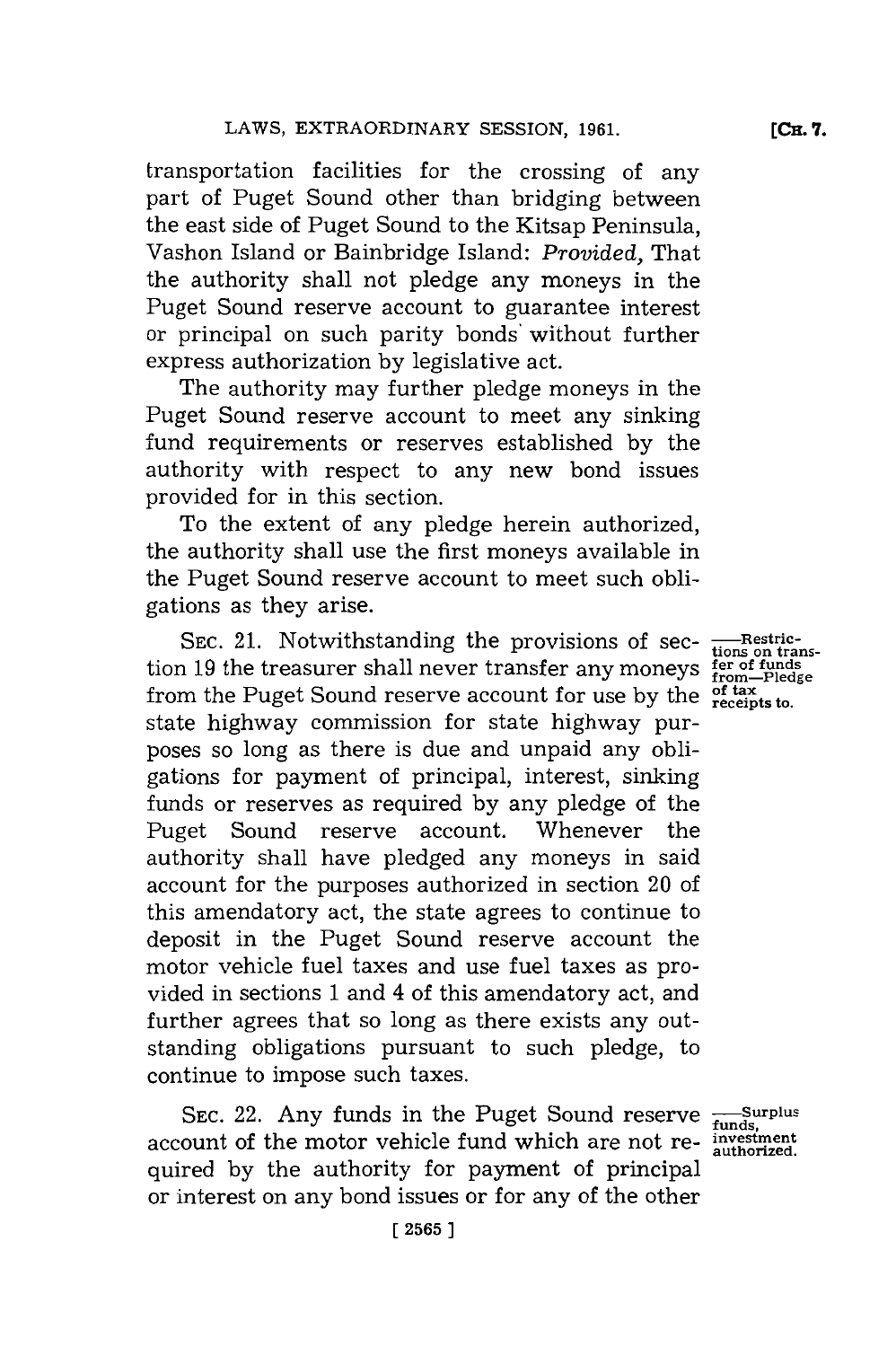#### LAWS, EXTRAORDINARY SESSION, 1961.

purposes authorized in section 20, may be invested **by** the authority, subject to the approval of the highway commission, in bonds and obligations of the nature eligible for the investment of current state funds as provided in RCW 43.84.080.

**Severability. SEC. 23.** If any provision of this act or the application thereof to any person, firm, or corporation or circumstance is held invalid, in whole or in part, such invalidity shall not affect other provisions or applications of the act which can be given effect without the invalid provisions or application and to this end the provisions of this act are declared to be severable.

> If any provision of this act shall be declared unconstitutional or ineffective in whole or in part **by** a court of competent jurisdiction then to the extent that it is unconstitutional or ineffective, such provisions shall not be enforced, nor shall such determination be deemed to invalidate the remaining provisions of this act.

**Repeal. SEC.** 24. Sections **46.16.067** and 46.16.074, chapter 12, Laws of **1961** and RCW **46.16.067** and 46.16.074 are each repealed.

**Repeal. SEC. 25.** Section **47.65.110,** chapter **13,** Laws of **1961** and RCW **47.65.110** are each repealed.

**Repeal. SEC. 26.** Sections **47.65.010, 47.65.020, 47.65.050,** chapter **13,** Laws of **1961** and RCW **47.65.010, 47.65-** .020, and **47.65.050** are each repealed.

Emergency-<br> **Example SEC.** 27. This act is necessary for the immediate<br>
date. **Proposition** of the nublic nonce houlth and opfotty preservation of the public peace, health and safety, the support of the state government and its existing public institutions, and sections **11** through **25** shall take effect immediately. The increase in fees over existing fees, as prescribed in sections **11** through 14 and 24 shall apply for the period on and after April **1, 1961.** The increase in fees over existing fees, as